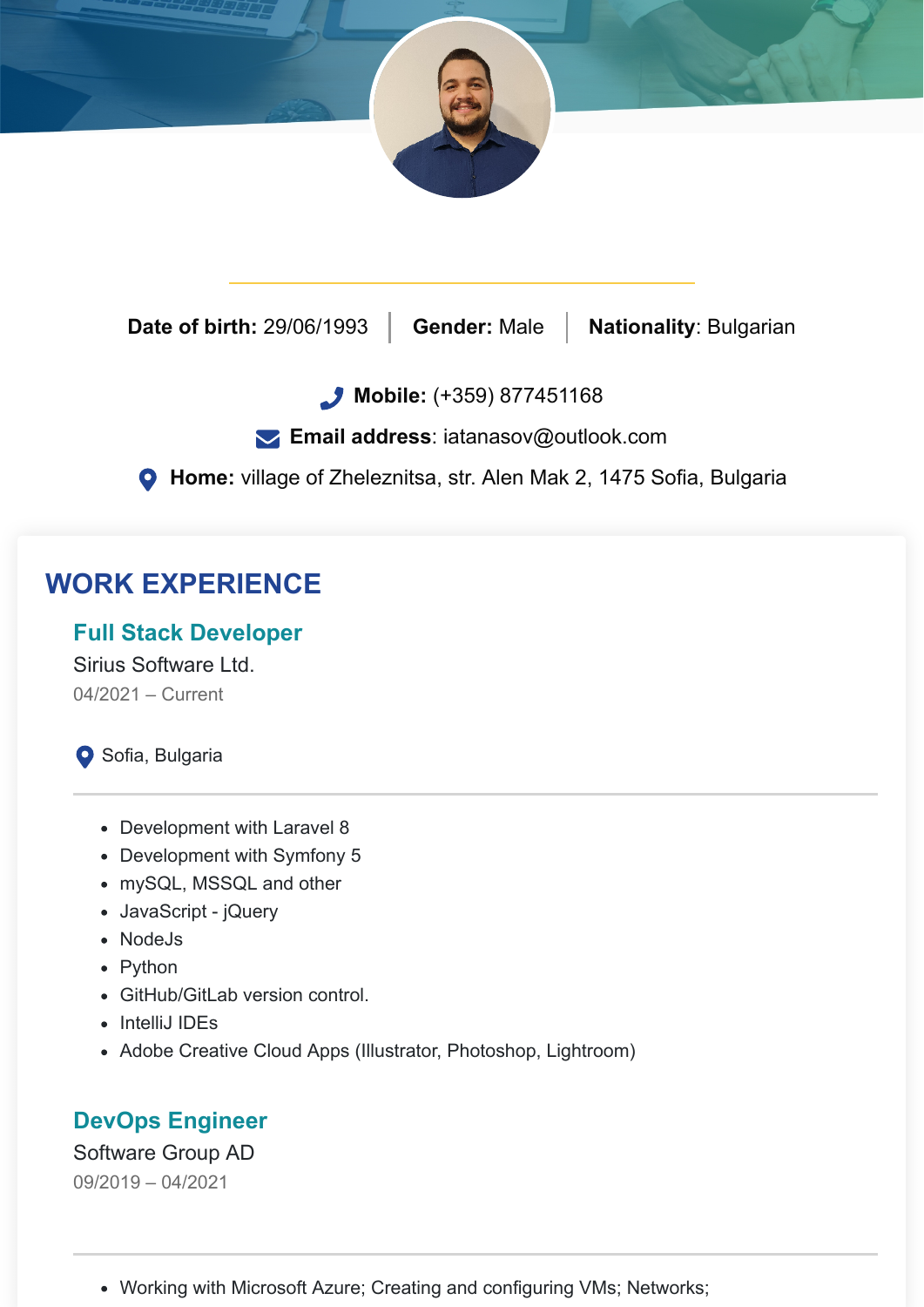- Creating Linux environments for software deployment using Ansible, Docker, Elasticsearch, Kibana, Logstash, Cassandra, RabbitMQ, Git, etc..
- Deploying software solutions to different environments (Winodws, Linux)
- Python and Node.JS software debugging;
- Debugging live environments.

## **Freelancer PC/Network support technician and System Administrator**

02/2019 – 09/2019

- Design and Install Computer Networks;
- Work continuously on a task until completion (or referral to third parties, if appropriate);
- Troubleshoot System Failures;
- Test Software;
- Provide Technical Guidance:
- Install and configure devices like printers, scanners, etc.;
- OS installation and configuration for Windows, MAC OS and Linux;

### **PC/Network support technician**

ASAP Bulgaria LTD 10/2018 – 02/2019

- Field Support Engineer;
- Monitor and maintain computer systems and networks;
- Troubleshoot system and network problems, diagnosing and solving hardware or software faults;
- Provide support, including procedural documentation and relevant reports;
- Support the roll-out of new applications;
- Set up new users' accounts and profiles and deal with password issues;
- Respond within agreed time limits to call-outs;
- Rapidly establish a good working relationship with customers and other professionals, such as software developers;

### **Freelancer PC/Network support technician**

06/2017 – 10/2018

- Design and Install Computer Networks;
- Web Design;
- Training users to handle new pieces of equipment or computer hardware and software, such as printers, email systems, and word-processing applications.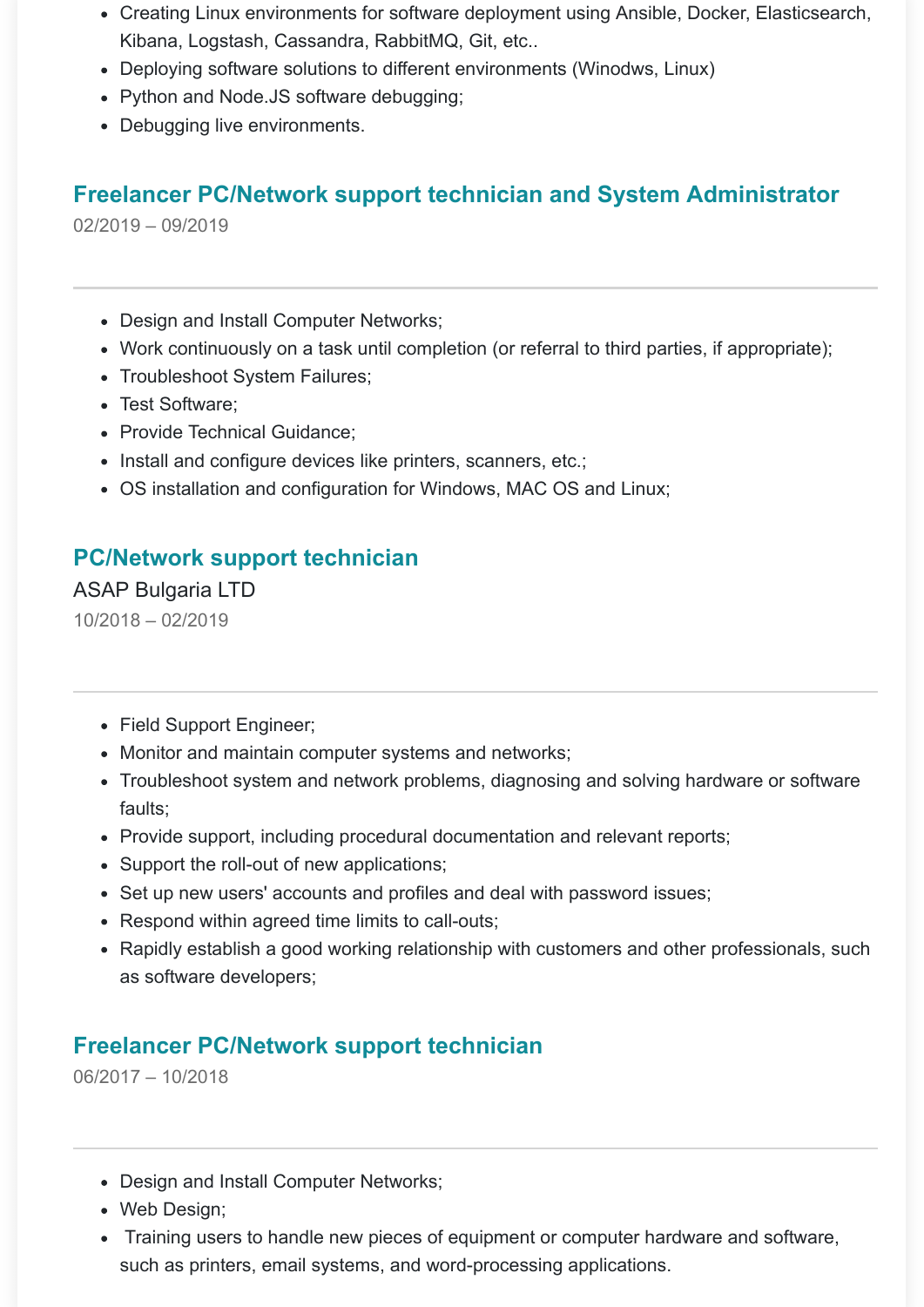- Troubleshoot System Failures;
- Test Software;
- Provide Technical Guidance providing step-by-step instructions to help the customer resolve the issue easily and efficiently.

#### **Software support and hardware technician**

Laptop.bg LTD 09/2015 – 06/2017

- Troubleshoot Hardware Issues:
- Maintain Hardware and Peripherals;
- Repair Computer Hardware;
- Install and Configure Hardware;
- Conduct System Imaging;
- Mac OS and Linux Support.

#### **IT Assistant**

University of Library Studies and Information Technologies 10/2012 – 08/2014

- Resolve customer problems promptly and accurately;
- Assist in software and hardware upgrades;
- Perform routine PC maintenance and updates for performance efficiency;
- Supervise and process help desk support requests;
- Assist in maintaining Internet service, firewalls, and telephone systems;
- Creating Sysprep Windows images for deployment on machines connected to domain controllers;
- Connect Windows computers to domain controller.

# **EDUCATION AND TRAINING**

### **University of Library Studies and Information Technologies**

Computer Sciences 10/2012 – 08/2016

National classification: **Bachelor's degree**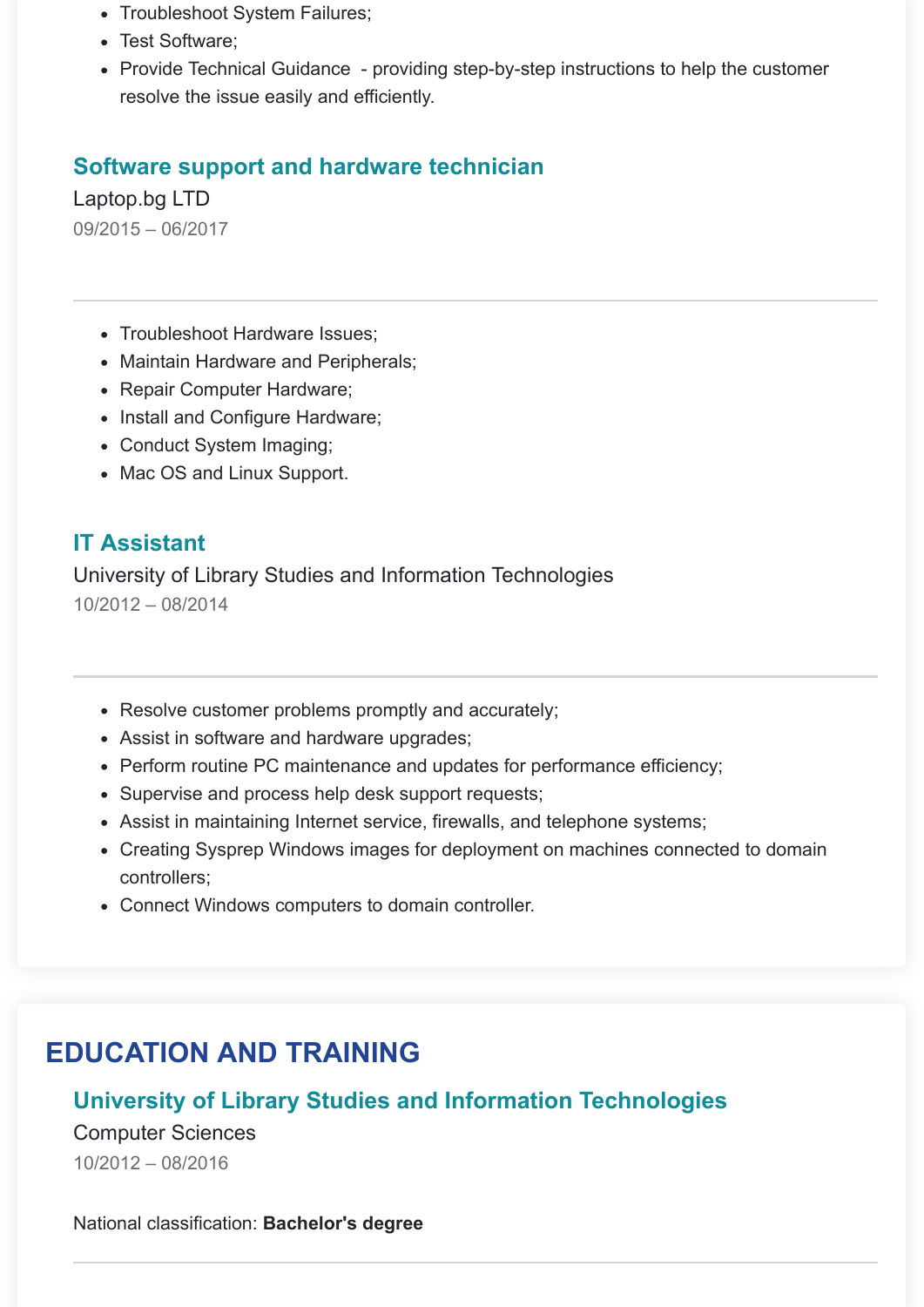- Programming Basics;
- Computer Architecture;
- C# Basics;
- JAVA Basics;
- .NET Basics;
- PL/SQL Basics;
- Web Technologies;
- Databeses;
- Object Oriented Programming;
- Operating Systems;
- Computer Netwroks and Communications;
- Software Technologies;
- Cloud Computing;

# **LANGUAGE SKILLS**

### **Mother tongue(s)**

#### **Bulgarian**

## **Other language(s)**

| <b>English</b><br><b>Listening</b><br>$\begin{array}{ccc} & O & O & O & O & O \end{array}$<br>C <sub>2</sub> |  |
|--------------------------------------------------------------------------------------------------------------|--|
| <b>Reading</b><br>$\begin{array}{ccc} \circ & \circ & \circ & \circ & \circ \end{array}$<br>C <sub>1</sub>   |  |
| <b>Spoken interaction</b><br>$\begin{array}{ccc} & O & O & O & O & O \end{array}$<br>C <sub>1</sub>          |  |
| <b>Spoken production</b><br>() () () ()<br>$\left(\begin{array}{c} \end{array}\right)$<br>C <sub>1</sub>     |  |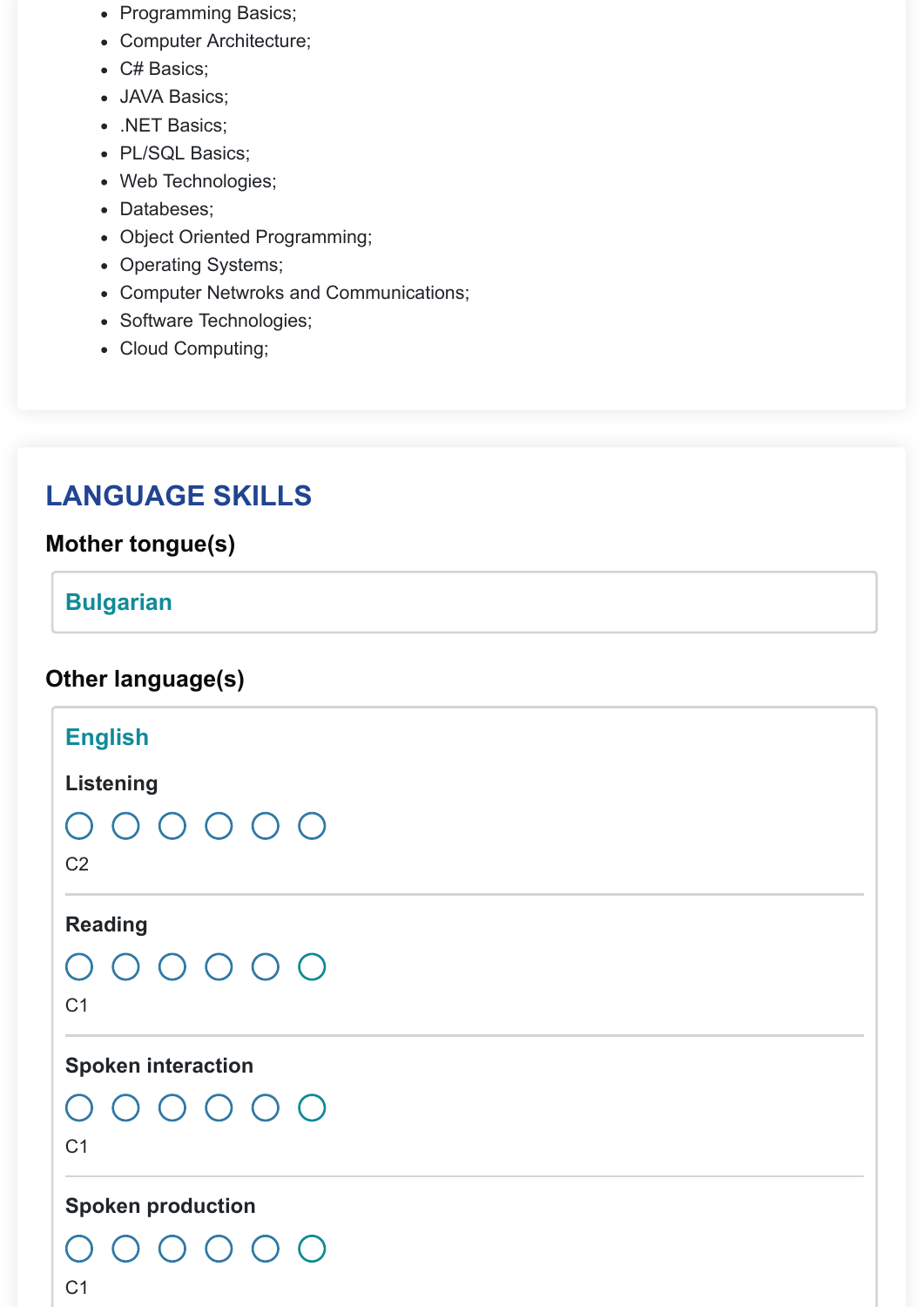#### **Writing**



 $C<sub>1</sub>$ 

# **DIGITAL SKILLS**

#### **Other**

Windows, MacOS, Linux(wsl) PHP HTML MYSQL CSS Javascript Developer Laravel FrameWork **JQuery** Bootstrap **MySQL** Git RESTful api **JavaScript** CodeIgniter (PHP Framework) Symfony 5 NodeJS and ExpressJs

# **ORGANISATIONAL SKILLS**

### **Organisational skills**

- People oriented; enjoy working directly with customers and the general public;
- Self-starter; can be depended on to complete a task under minimal supervision;
- Understands and appreciates the importance of a job well done;
- Excellent interpersonal and analytical skills;
- Excellent liaison and troubleshooting skills;
- Able to coordinate several tasks simultaneously;
- Able to handle challenges, with proven history of increased ;productivity;
- Able to prioritize and operate proactively.